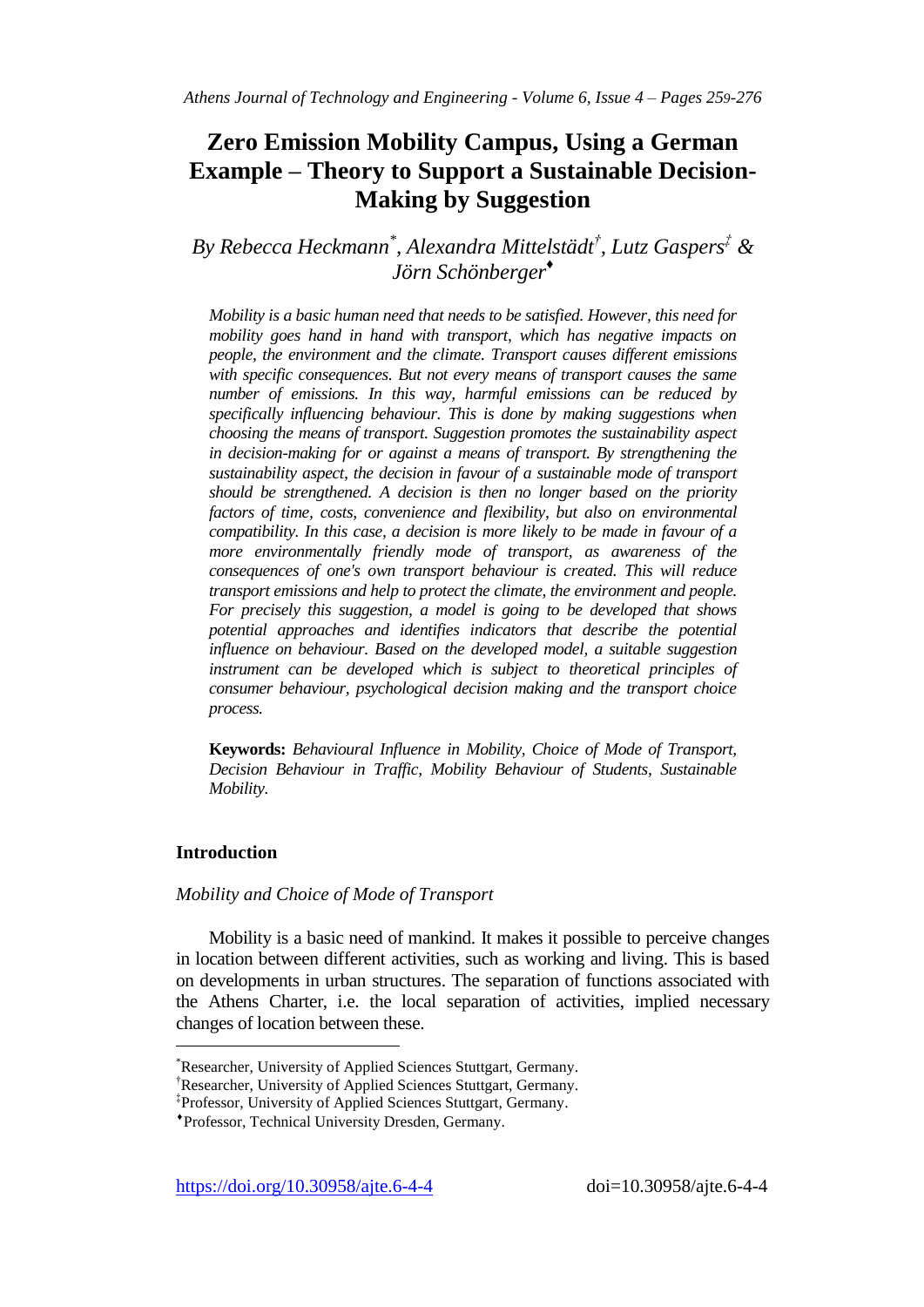These changes of location often take place with motorized individual traffic (Institute for Social Science, 2017). This frequency of motorized individual transport leads to effects of an ecological, urban-structural, social and economic nature.

One of the acute impacts that global mankind is dealing with in the 21st century is climate change, which has to be differentiated into natural and anthropogenic greenhouse gas emissions that favour climate change. Anthropogenic greenhouse gas emissions lead to an increased in total greenhouse gas emissions. "The surge in human greenhouse gas emissions and the observed temperature increase over the last 150 years has led to the conclusion that there is a direct causal link between greenhouse gas concentration and temperature development." (Hollerbach and Berner 2003).

Rudinger and his colleagues believe that this is mainly due to people's mobility behaviour, which in its opposite form is not compatible with environmental protection.

"It is increasingly evident that the corresponding (modern) lifestyles in affluent societies, and the mobility behaviours associated with such life styles, are not consistent with protection of environmental quality, efficient use of human, natural, and financial resources, and promotion of social cohesion and just distributions of opportunities and costs of using transport systems." (Rudinger et al. 2006).

The transport sector is responsible for 14% of global greenhouse gas emissions. Overall,  $CO<sub>2</sub>$  emissions have risen sharply by over 90% since 1900 (IPCC 2014). Transportation is the only sector that has not achieved any significant  $CO<sub>2</sub>$  reductions since 1990 (Federal Environment Agency, 2018). This can be traced back to the rising number of transport services (Institute for Social Science 2017). Although the specific fuel consumption of passenger cars between 1995 and 2016 led to lower fuel consumption due to improved overall efficiency and the use of more diesel vehicles with lower fuel consumption than a petrol car, the trend towards more efficient vehicles and the increasing use of higher consumption equipment contradicted these improvements (Federal Motor Transport Authority 2017).

Since transport performance is linked directly to economic performance, the traffic problem situation poses a challenge for society as a whole.

In order to achieve declining traffic emissions, it is necessary to separate transport performance from economic performance. Rising traffic volumes as a result of rising economic performance must be handled with lower emissions in order to limit increasing emission burdens and consequences such as climate change (Rhenish-Westphalian Institute for Economic Research 2010).

Environmental developments describe the need to reduce emissions in relation to passenger kilometres if transport performance in passenger kilometres is constant or increases.

This reduction in emissions is possible by influencing the choice or use of means of transport. Emissions per passenger-kilometre are reduced by switching to a lower-emission means of transport, a Federal Environment Agency means of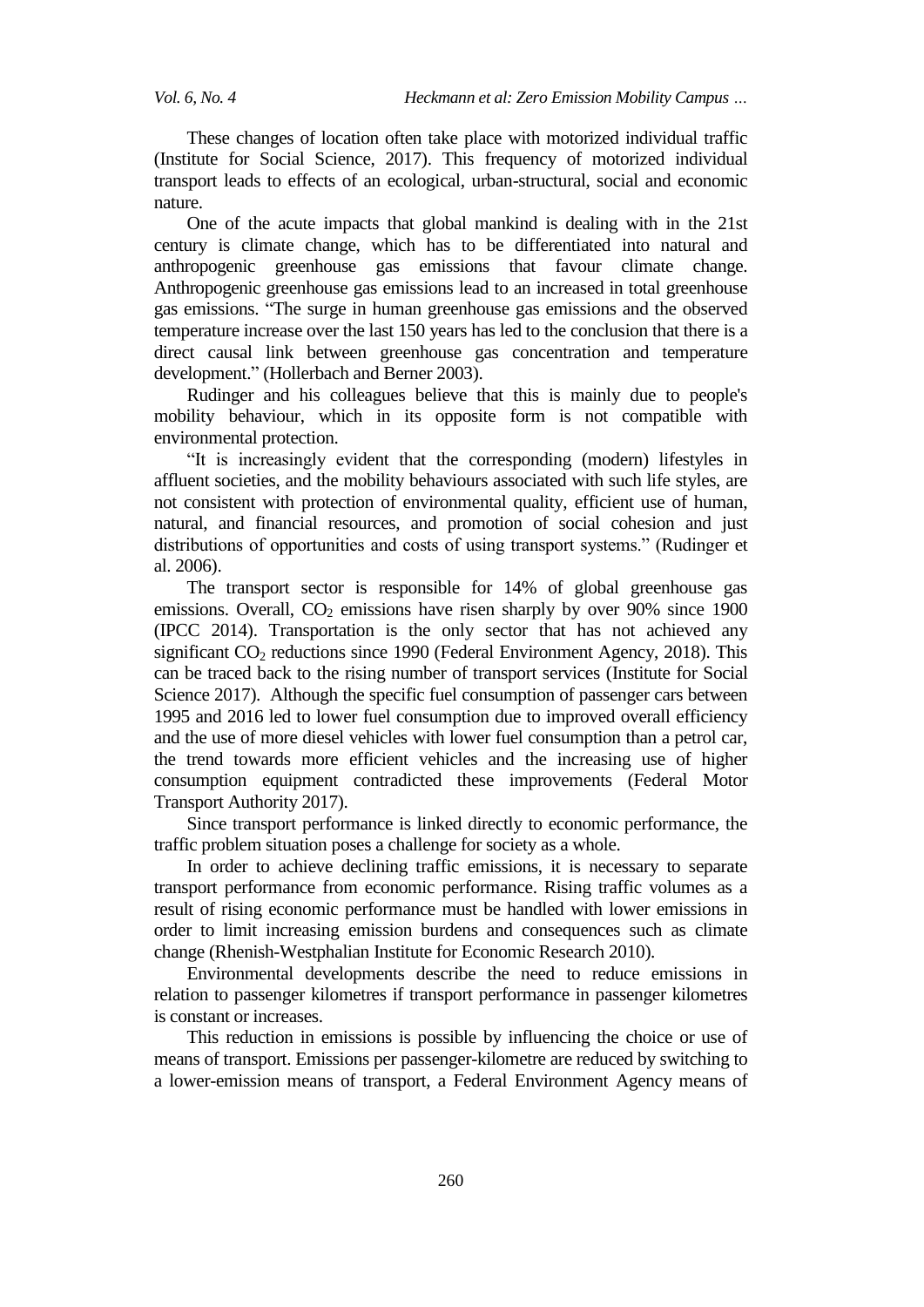transport or by increasing the occupancy rate of a passenger car in order to distribute emissions per kilometre among more people in the vehicle.

A compulsion to change choice or use is not easily possible and not desirable in our social system. Article 1 of the Basic Law describes human dignity, which in the opinion of the Federal Constitutional Court is based on freedom of decision (Federal Republic of Germany, 1949). In order to guarantee this freedom of decision also when deciding on a means of transport and its use, the question of voluntary possibilities to change behaviour arises.

The focus of this work is therefore the theory for the development of a suggestion instrument in the choice of means of transport on a voluntary basis. In order to approach this goal, a four-stage methodological approach was chosen, which is illustrated in [Figure 1.](#page-2-0)

#### <span id="page-2-0"></span>**Figure 1.** *Approach*



For the sake of clarity, the choice of means of transport in this paper also refers to carpooling or car sharing as an alternative means of transport, i.e. increasing the number of passengers while at the same time reducing the number of individual drivers.

The choice of mode of transport (making a decision) is a complex psychological process, which for example was presented by Pez in 1998 in his model of the choice of means of transport (Pez 1998). Accordingly, different internal and external characteristics influence the choice of means of transport. In the decision-making process, the properties of available means of transport are evaluated. Various factors influence this.

It is generally assumed that younger people are easier to influence than older ones. This for example is based on Busch-Geertsema (Busch-Geertsema 2018). According to her, there is a fixation on traffic behaviour and the development of a transportation routine in the phase between study and professional life. Both students and trainees are regarded as suitable target groups. Since the mobility behaviour among them has often not yet been determined, it is considered possible to influence them. For people in working life, the living conditions and patterns are generally fixed for the longer term and corresponding routines are anchored.

Based on this, research focuses on students and trainees in the first step. In later stages and when the first target groups have been successfully influenced, other groups can also be affected.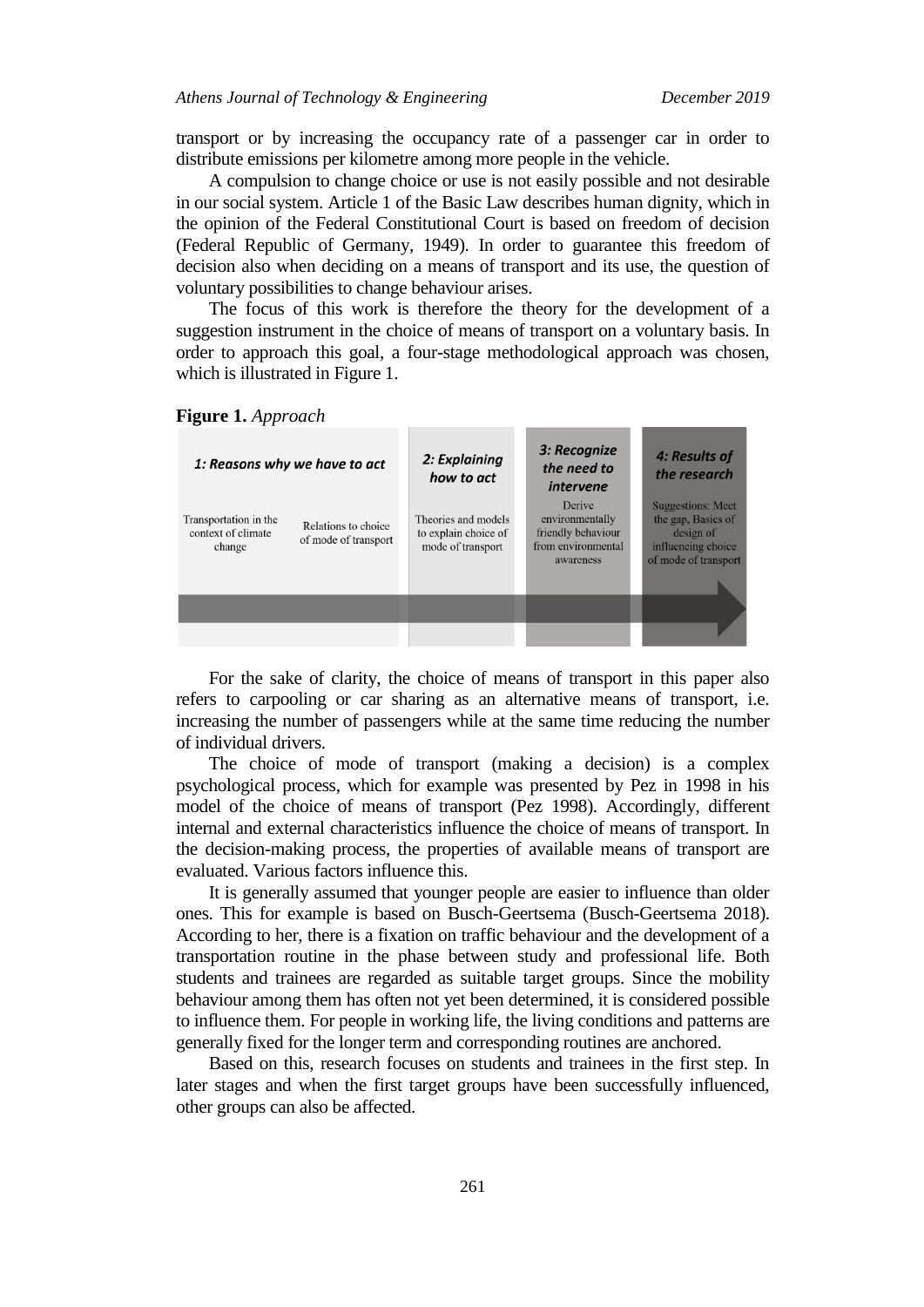First of all, it is important to have an overview of models and principles of decision-making and consumer behaviour as well as theory of choice of mode of transport.

Decisions and also the choice of mode of transport are based on same theoretical models. An important step in these models is the comparison of different factors influencing the decision.

In his model, Pez mentions speed, independence/flexibility, luggage transport and comfort as decisive factors. The representative survey of professors, students and employees of the Stuttgart University of Applied Sciences in 2018 shows that reliability, travel time, costs and flexibility are decisive factors in the choice of means of transport (Heckmann et al. 2019).

The results of Fürst and Oberhofer also verify this impression. In a survey of employees and students at German, Swiss and Austrian universities with a total of over 28,000 evaluated questionnaires, the attributes of the choice of means of transport according to their ranking were perceived as important: Reliability, availability, flexibility, value for money, cost, speed, safety, environmental friendliness and comfort (Fürst and Oberhofer 2012).

In Pez' model as well as in the survey of the Stuttgart University of Applied Sciences and the results of Fürst and Oberhofer it is noticeable that the aspect of environmental compatibility is subordinate.

To influence the choice of means of transport in terms of environmental compatibility is only possible through appropriate measures. Groß describes that the establishment of a change in mobility behaviour is a complex learning process that can only be achieved by forming opinions and changing attitudes and awareness (Groß 1998).

The aim of this work is to develop a medium that leads the user to an environmentally friendly alternative when choosing the means of transport. The focus is on the question of how the environmental aspect can be strengthened as a decision criterion so that users decide on the basis of environmental compatibility and thus choose an environmentally friendly option. At least subjectively and according to the decisive factors of reliability, travel time, costs and flexibility, the environmentally friendly means of transport are perceived as more disadvantageous than a car.

As the study at the Stuttgart University of Applied Sciences has shown, almost 100% of students uses sustainable means of transport (public transport, cycling or walking) (Heckmann et al. 2019). Due to lower fares of public transport for students, it is assumed that the decision for public transport is made by students due to their price sensitivity. Fuji and Gärling also support this view in 2003 and show that: "many have changed means of transport to university or work over the transition [between student and professional life]" (Fuji and Gärling 2003). From this it could be deduced that students use environmentally friendly means of transport during their studies, as these often have cost advantages, but this changes when price sensitivity decreases and cost advantages are possibly eliminated (for example, cheap public transport tickets for students).

In this context, the question arises as how environmental awareness can influence behaviour in order to avoid this upheaval between study and career. This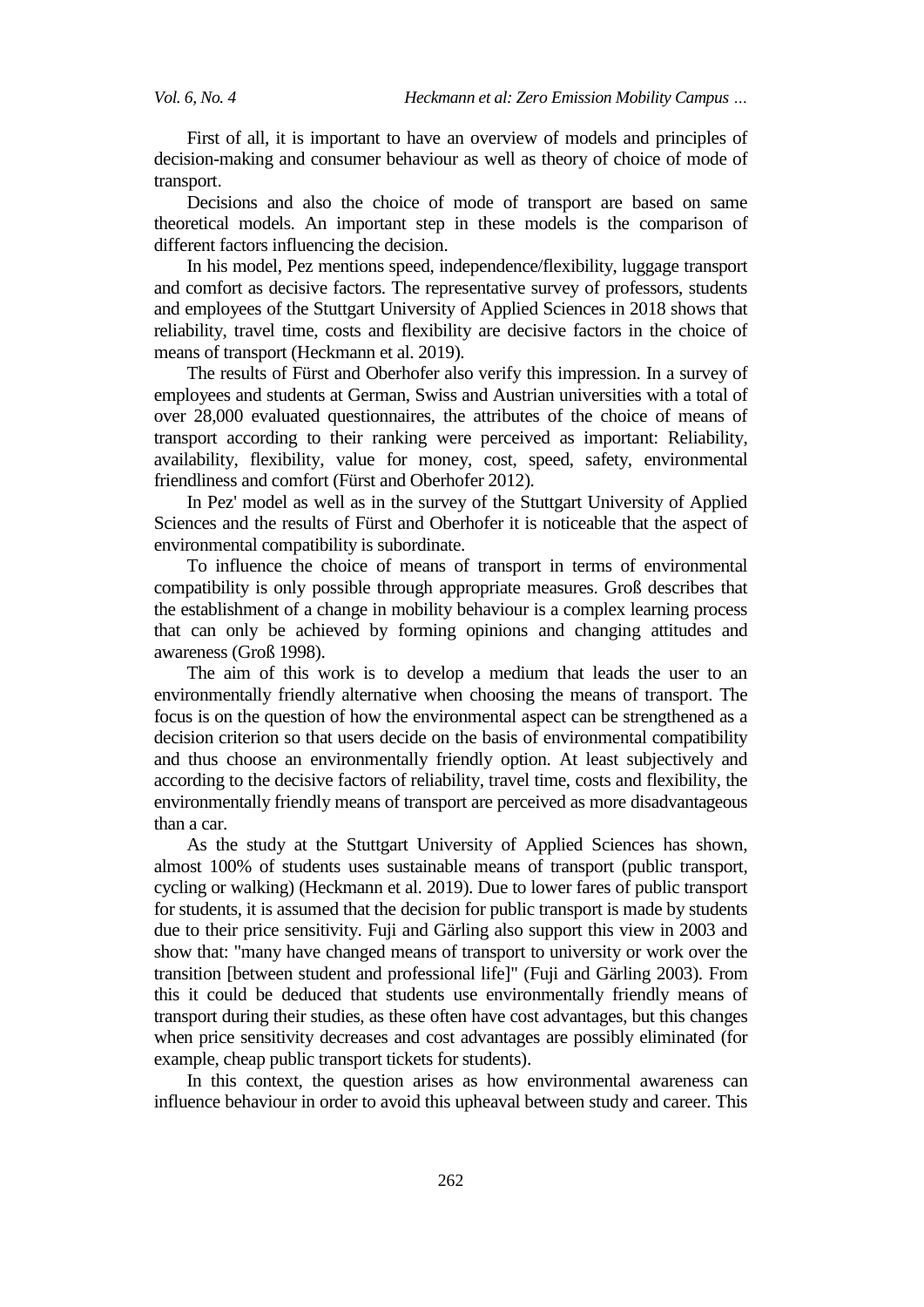can be considered sufficient for educational traffic in general. Studies show that pupils and similar groups are particularly frequent users of public transport. This leads to the point that in some places public transport can only be economical at all thanks to pupils. This is the case, for example, in rural areas (Deutsch 2013). Passengers who are undergoing training (apprenticeship or studies) are regarded as a group with homogeneous behaviour. For this group of people, who are in the phase before the transition between training and working life, there is presumably the potential to influence mobility behaviour and establish a mobility routine.







*Source:* Pez 1998.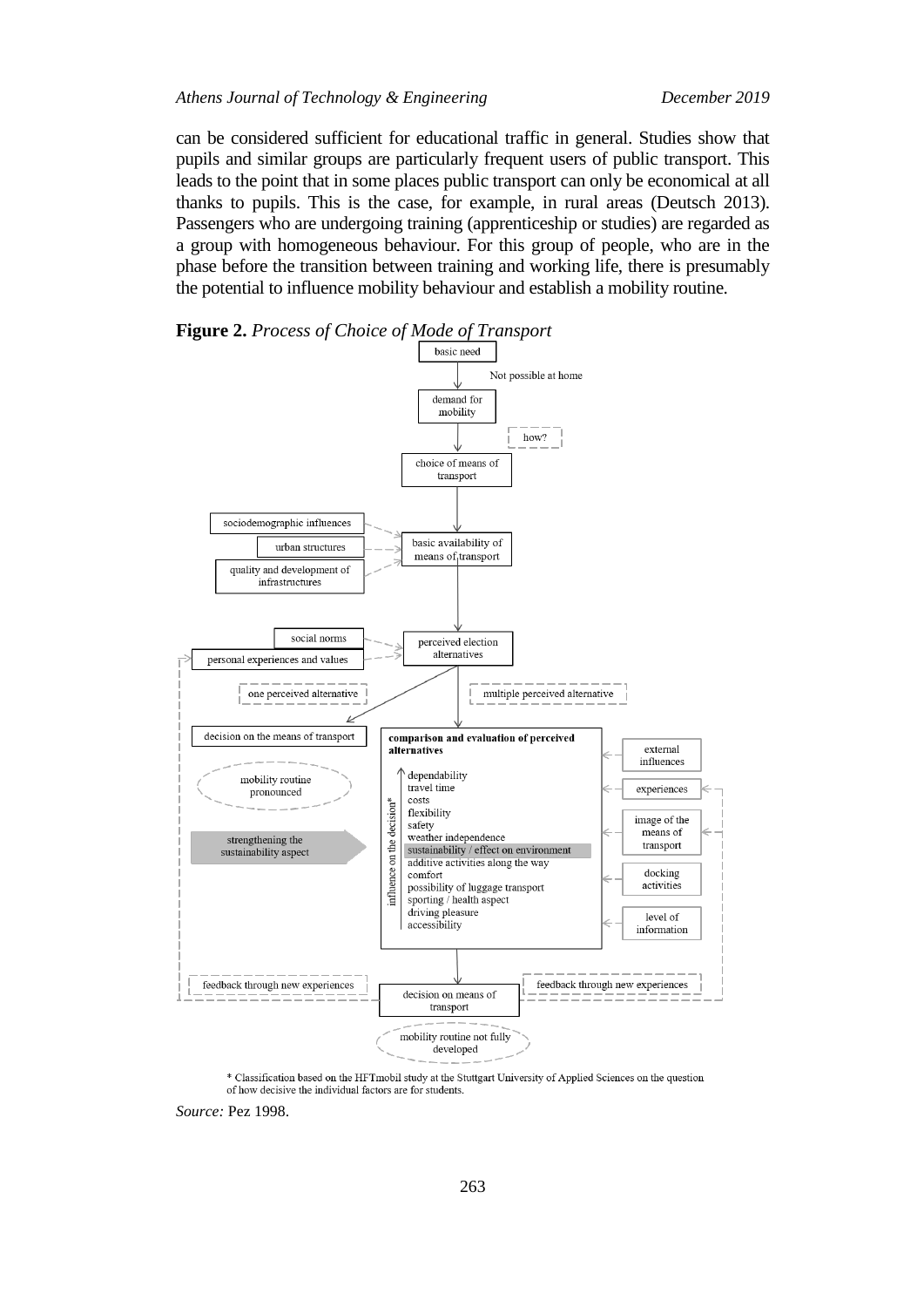*Vol. 6, No. 4 Heckmann et al: Zero Emission Mobility Campus …*

Figure 2 shows the process of choosing a means of transport and the starting point for suggesting the environmental aspect. Suggestivity, and thus the potential for reducing traffic emissions, results exclusively from the perception of several alternative choices and the comparison process that results. This comparison process takes place subconsciously on the one hand, and partly consciously and actively on the other, for example by using route planners who compare different driving options with regard to some of the selection factors (mainly driving time, costs, flexibility, comfort).

Fugure 2 shows the suggestion in the phase of comparison and evaluation of the perceived choice alternatives (grey). The aim of the suggestion is to persuade the user to pay more attention to the environmental aspect in the assessment. This should lead to a decision in favour of more sustainable means of transport.

#### *Basics of Choice of Sustainable Mode of Transport*

Traffic-relevant decisions have different maturities. Only immediate, short-term decisions can be directly influenced by a suggestion instrument. Nevertheless, the feedback of a decision on experience and routine should also be able to influence medium- and long-term decisions as shown in Table 1. Held differentiates between the following terms and types of choice (Held 1982):

| <b>Terms of choice</b> | <b>Type of choice</b>                                                                                                          |
|------------------------|--------------------------------------------------------------------------------------------------------------------------------|
| Long-term              | Choice of workplace<br>Choice of apartment                                                                                     |
| Medium-term            | Car ownership<br>Choice of means of transport for<br>commuting to work                                                         |
| Short-term             | driving frequency<br>destination selection<br>Choice of means of transport (other)<br>Choice of time of day<br>route selection |

**Table 1.** *Classification of Transport-Relevant Decisions by Maturity*

A suggestion tool can influence short-term decisions, as it is assumed that for such decisions a comparison of different options will take place immediately before the action itself. This means that those short-term choices could be influenced. Relevant with regard to emissions are above all the choice of other means of transport, the frequency of travel and the choice of route: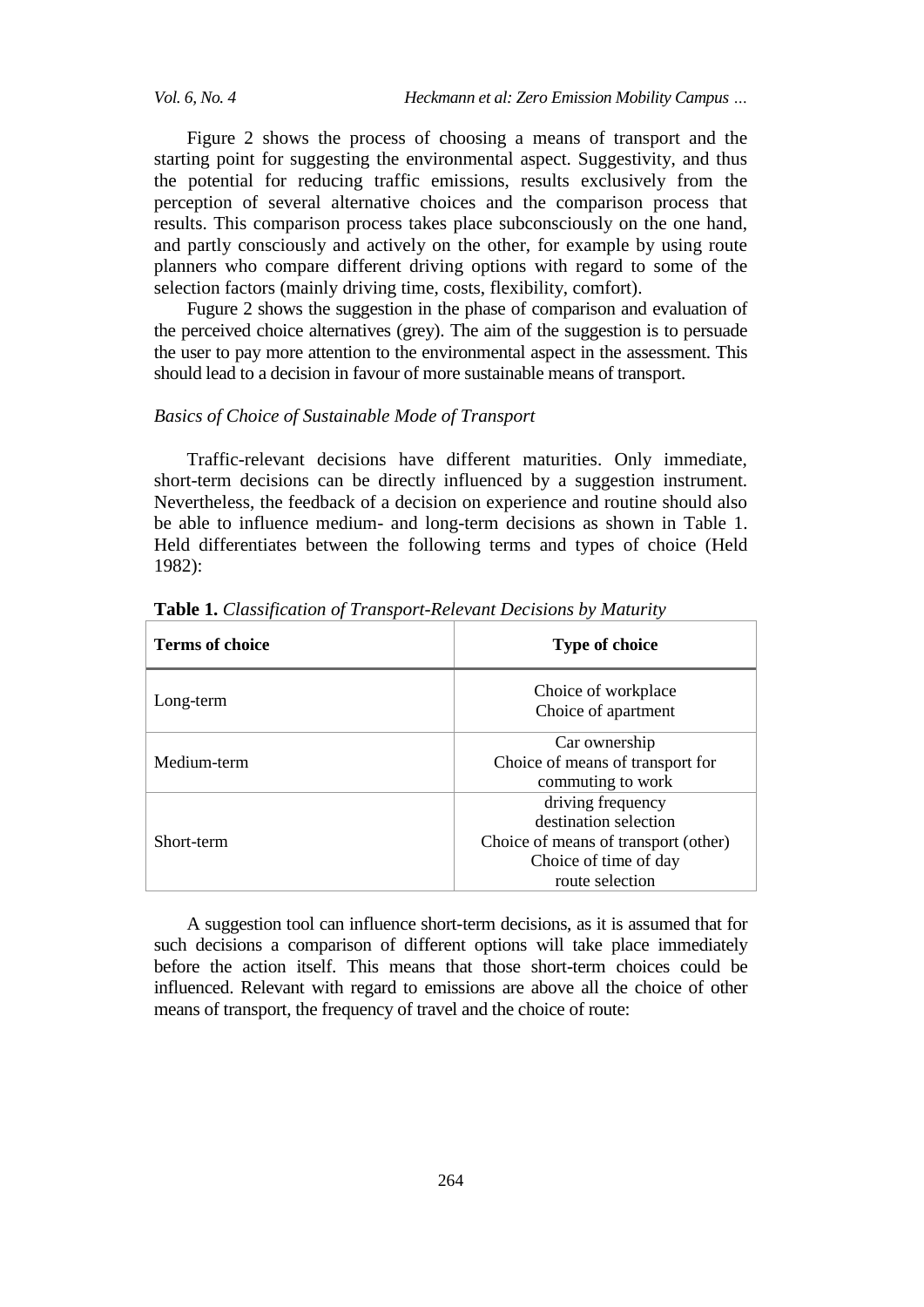- Other means of transport: Leisure trips and those that do not take place regularly
- Frequency of travel: it is assumed that this can hardly be influenced, since it will probably be established how often the road user drives to a certain activity (example: a road user intends to make a short-term decision on how to get to an event). It is clear that he will drive back and forth to this activity.)
- Route choice: this can have an impact on emissions if different routes have different route lengths or different altitude profiles which affect consumption and therefore emissions.

The aim of the work is to develop a model that shows how decisions that Held believes can be influenced by a suitable instrument.

#### **Methodology**

Based on theoretical models of transport choice and consumption theory in relation to sustainable consumption, a theory for influencing sustainable mobility behaviour will be developed.

For this purpose, general models of the transport mode choice like the one of Pez, the Theory of Planned Behaviour of Ajzen, the rational-choice-theory, the norm activation model and a consumption theory will be analysed. In addition, the deficit of environmental awareness and environmentally conscious action will be discussed. The aim is to explain why road users rarely opt for more sustainable means of transport despite a basic awareness of sustainability and the environment.

An approach to possible behavioural suggestion is worked out. Targeted suggestion is intended to encourage road users to transfer environmental awareness into environmentally conscious action.

By opting for sustainable means of transport, the traffic emissions of the road user can be reduced.

#### **Findings/Results**

First of all, there are different models that try to explain the decision for a particular means of transport.

At this point, a brief look will be taken at the following models and theories:

- In a nutshell: Aggregated, Behavioural and Attitudinal Models
- Choosing a means of transport as a purchase decision
- Choice of means of transport according to Pez and in comparison to choices under high and low involvement
- Transportation choice in the Theory of Planned Behaviour
- Choice of means of transport within the framework of the norm activation model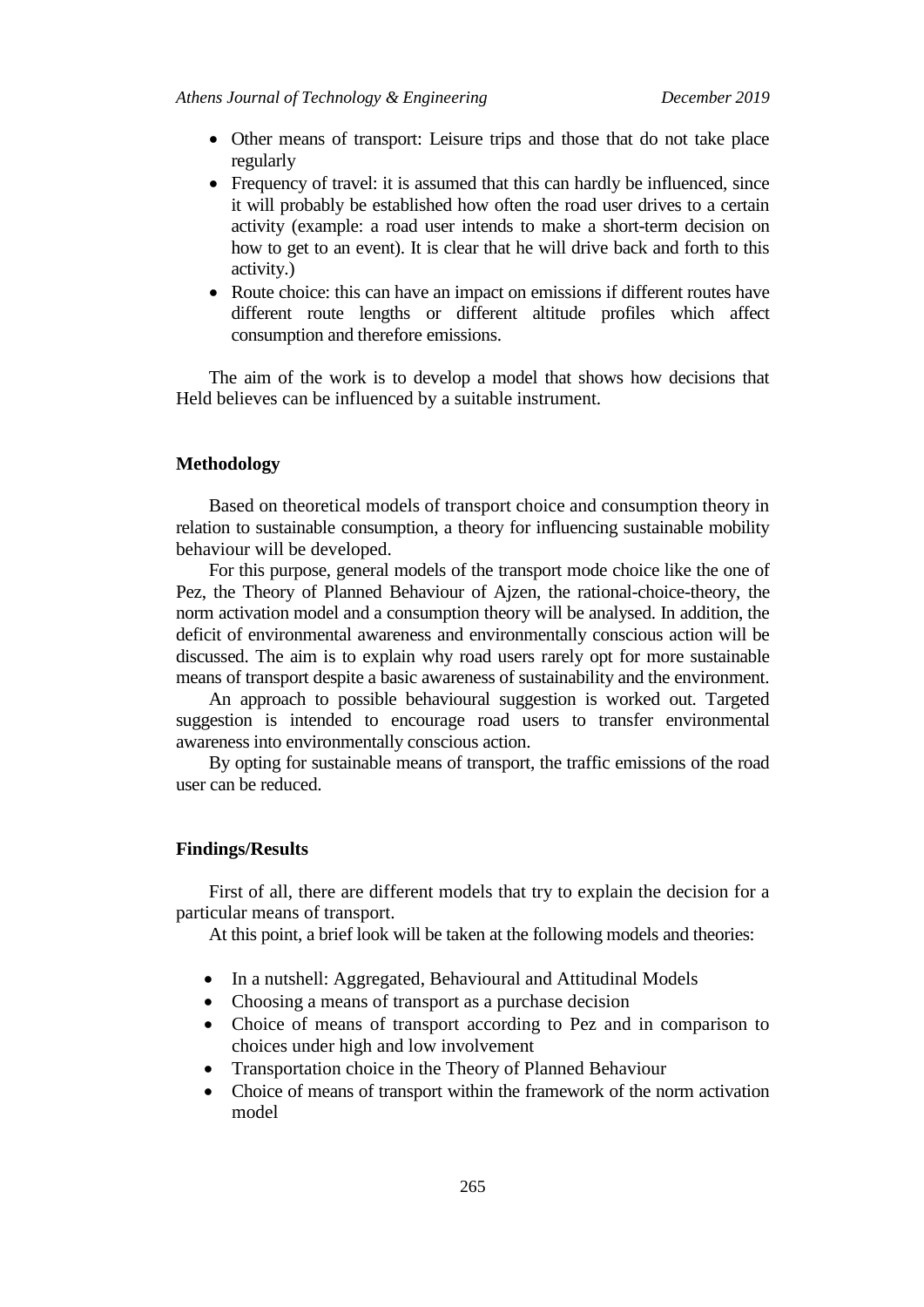• Transportation choice in the Rational-Choice-Theory

#### *In a Nutshell: Aggregated, Behavioural and Attitudinal Models*

Historically, 3 classical models for forecasting the choice of means of transport have been developed and evolved.

First, the choice of transport mode was determined using aggregated transport demand models. The choice of means of transport was derived depending on sociodemographic and settlement structural influencing factors. Individual behaviour is not taken into account.

The second generation of transport mode choice models was the disaggregated behavioural models. They also take into account objectively measurable properties of the means of transport and examine the electoral process on an individual level. It is assumed that a road user chooses the alternative with the greatest benefit. The properties travel costs and travel time were used for the decision.

Based on this, attitudinal models go one step further and also include subjective criteria. These include comfort, safety and convenience. It is assumed that there is a clear connection between a user's attitude to a means of transport and later behaviour.

### *Important Findings for the Suggestion Instrument*

Based on these basic models, different models and theories are now used. What is decisive and remarkable, however, is that the attitudinal models already assume that attitudes to a means of transport influence the decision and behaviour (Research Information Centre 2018).

# *Choosing a Means of Transport as a Purchase Decision*

For example, the choice of means of transport can be regarded as a classic purchase decision.

Based on models for the purchase decision, especially the structural models, as presented by Zemlin, it can be said that the decision for a means of transport, if it is a purchase decision, is influenced by psychological processes. Zemlin distinguishes between cognitive (rational) and emotive processes. In addition, external influences influence these mental processes, as shown in Figure 3 (Zemlin 2005).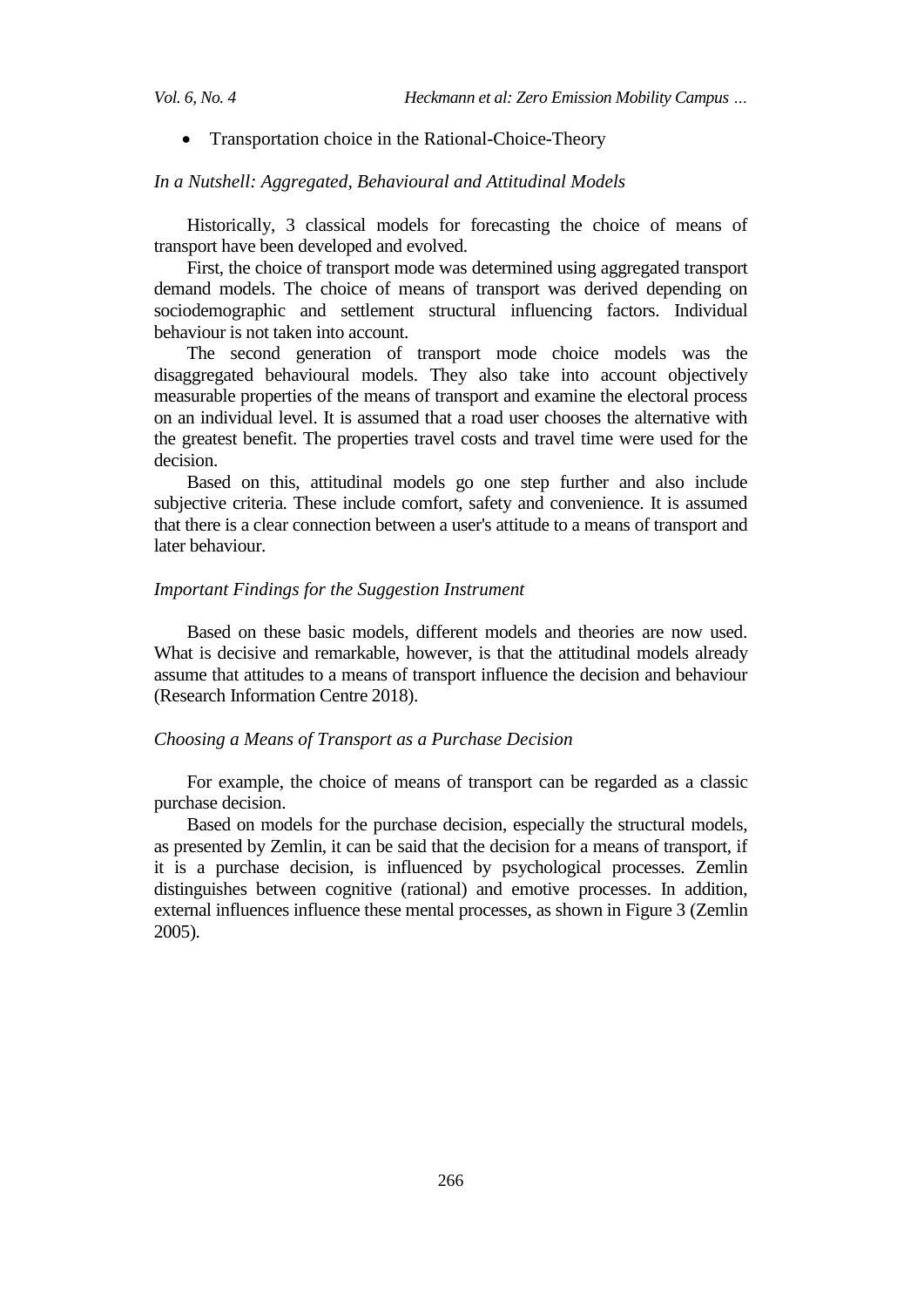

**Figure 3.** *Differentiated Structural Model of Buyer Behaviour*

*Source:* Zemlin 2005.

This model makes it clear that the psychological process and the external environment are decisive; a first important insight for the development of a suggestion instrument.

#### *Important Findings for the Suggestion Instrument*

A transport choice decision can be interpreted as a purchase decision. Thus there are parallels. In purchasing behaviour, emotive and cognitive processes play a decisive role, as does the environment with external stimuli and external influences.

#### *Choice of Means of Transport according to Pez*

If we take a closer look at the model of Pez, which has already been presented, we can describe a number of conspicuous features. Sometimes there are parallels to the purchase decision theory mentioned above.

First of all, Pez represents a branching in the decision tree, which in other places in the literature are described comparatively with high and low involvement as well as habitual decisions. First of all, it is crucial whether the road user will make a decision at all. Zemlin describes this by saying that the decrease in involvement also leads to a reduction in the scope of mental processes when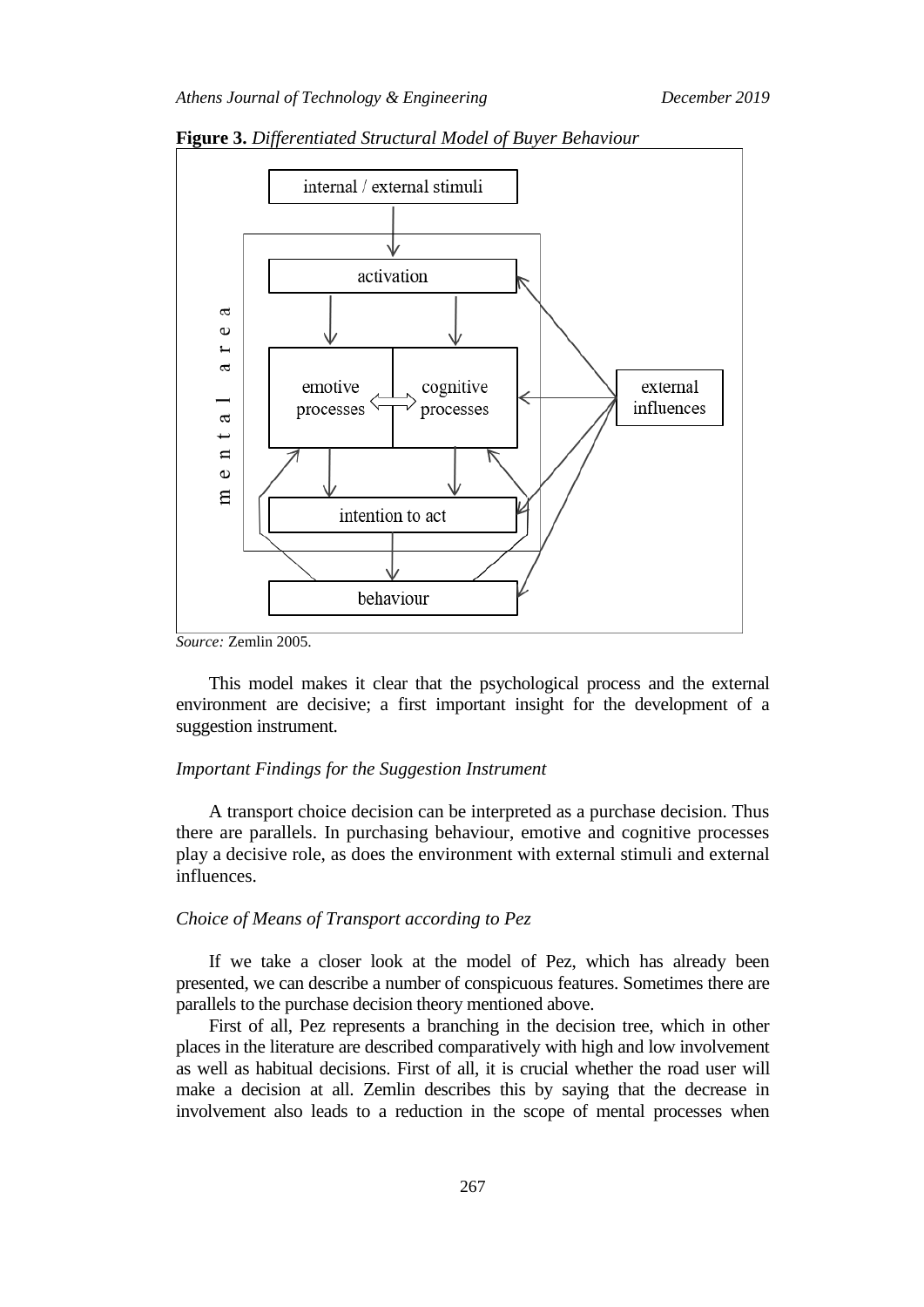involvement describes the mental commitment to decision making. The less this is noticeable, the less complex the decision-making process becomes, up to and including habitual behaviour, in which de facto no decision-making process takes place anymore.

In the decision-making process, these two extremes (high involvement extensive decision-making process) and habitualised behaviour (no decisionmaking process) are represented by a fork in the decision tree. Pez says that a detailed decision can only be made if more than one alternative is perceived. In this case psychological processes follow to compare and evaluate the perceived alternatives. These are influenced by the environment. It is only at the end of these processes that the choice of means of transport is made. If only one alternative is perceived, the decision tree is shortened and psychological processes do not take place.

#### *Important Findings for the Suggestion Instrument*

On the one hand, it is important to recognize that a psychological process only takes place if the road user perceives alternative means of transport at all. This limits the potential situations to be influenced. On the other hand, Pez's model clearly shows that a psychological process is a central point in the choice of means of transport and how it takes place. Thus, Pez shows the process stages in which suggestion is possible, namely during the comparison and evaluation process.

#### *Transportation Choice in the Theory of Planned Behaviour*

Both the Theory of Planned Behaviour (Ajzen 1991) described here and the Norm-Activations-Model (Onwezen et al. 2013) have proven their worth empirically for the explanation of environmentally friendly behaviour, as well as in the field of choice of means of transport. "What both action models have in common is that they focus on individual internal evaluation processes when explaining environmentally relevant behaviour and not, like behavioural economic and activity-based models, exclusively on individual external requirements and constraints of mobility-related activities." (Hunecke 2015).

The Theory of Planned Behaviour assumes that psychological constructs, subjective norms, attitudes towards cars, public transport and bicycles, and perceived behavioural control influence behavioural intentions. Depending on how strongly the intention is pronounced and the extent of the perceived behavioural controls, the intention is transformed into behaviour. An intention is formed when the behaviour is evaluated positively (attitudes), other persons expect the behaviour (subjective norm) and the behaviour is easy to carry out (perceived behaviour control).

The focus of the Theory of Planned Behaviour is therefore on subjective advantages as motivation for behavioural execution.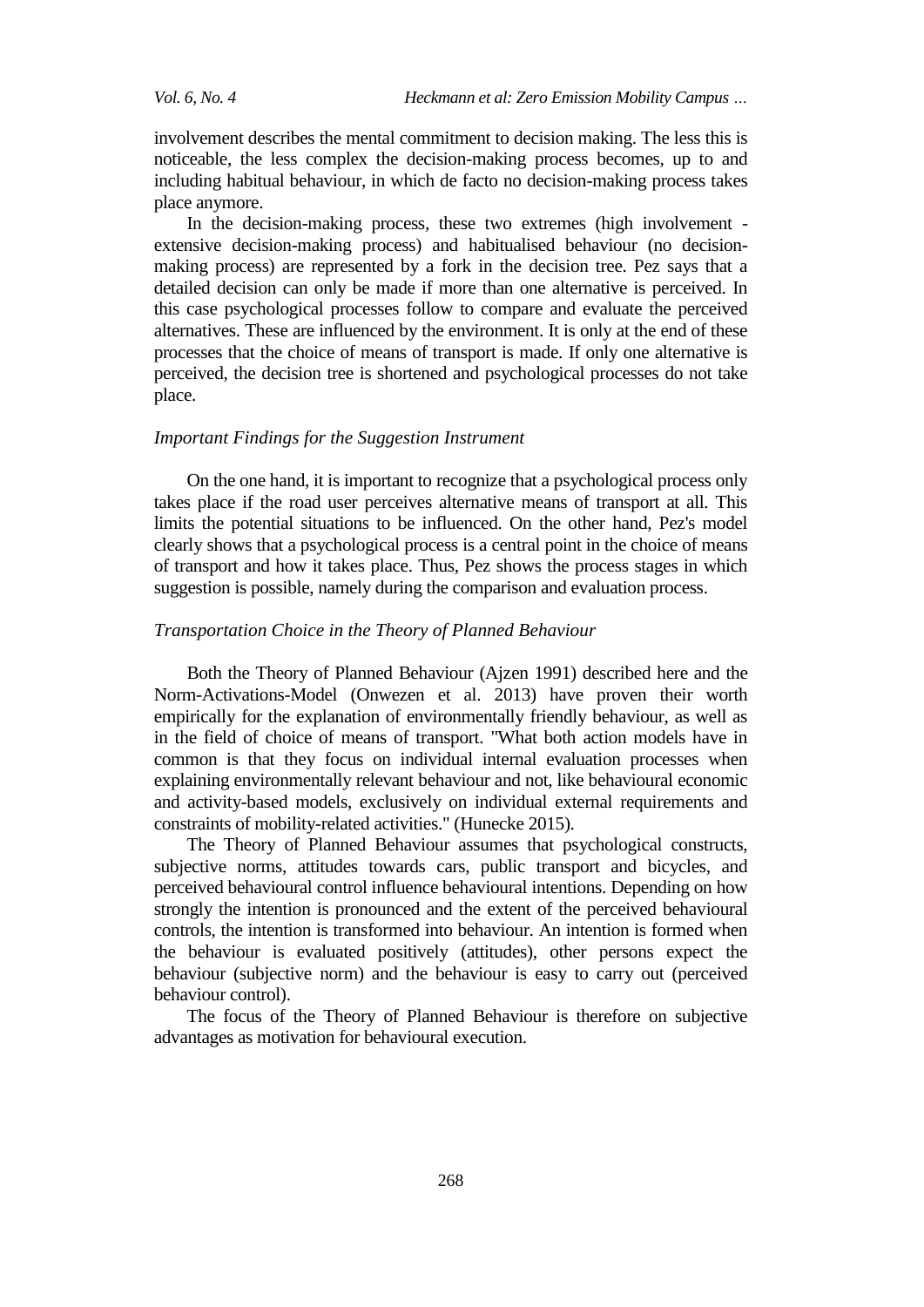*Choice of Means of Transport within the Framework of the Norm Activation Model*

The norm activation model has a different focus than the Theory of Planned Behaviour. It regards the assumption of personal responsibility for fellow human beings and for the environment as an essential motivation for one's own compliance.

At the centre of the norm activity model is the personal norm, also known as the responsibility norm. If this personal norm is activated, this leads to a feeling of moral obligation, which in turn entails corresponding ecologically responsible behaviour.

In order to achieve this ecologically responsibility, it is essential that road users see themselves as co-responsible for environmental impacts and recognize the link between their actions and the environmental consequences.

#### *Important Findings for the Suggestion Instrument*

A decisive finding of the Theory of Planned Behaviour and the norm activation model are two assumed motivations for behavioural executions: on the one hand personal subjective advantages (Theory of Planned Behaviour) and on the other hand, the assumption of responsibility for the environment and fellow human beings. For the suggestion instrument to be developed, both possible motivational bases should be taken up and, if possible, included.

Equally important is the fact that social responsibility only leads to environmentally conscious conduct if one has understood the connection between one's own actions and the ecological consequences.

#### *Transportation Choice in the Rational-Choice-Theory*

Economic explanatory models, based on disaggregated behaviour-oriented models, work with the rational choice approach. This is based on the assumption that an individual always chooses the alternative action that promises the greatest personal benefit. Accordingly, objective factors such as time and money dominate the choice of means of transport.

In situations where behavioural costs are low, the theory of benefit maximization cannot be applied, as attitudes and moral convictions gain in importance.

#### *Important Findings for the Suggestion Instrument*

According to the rational choice approach, the suggestion instrument should take into account that the user may choose the alternative with the greatest personal benefit. The suggestion instrument must therefore increase the benefit of the environmentally friendly option in terms of hard factors such as time and money compared to the other alternatives.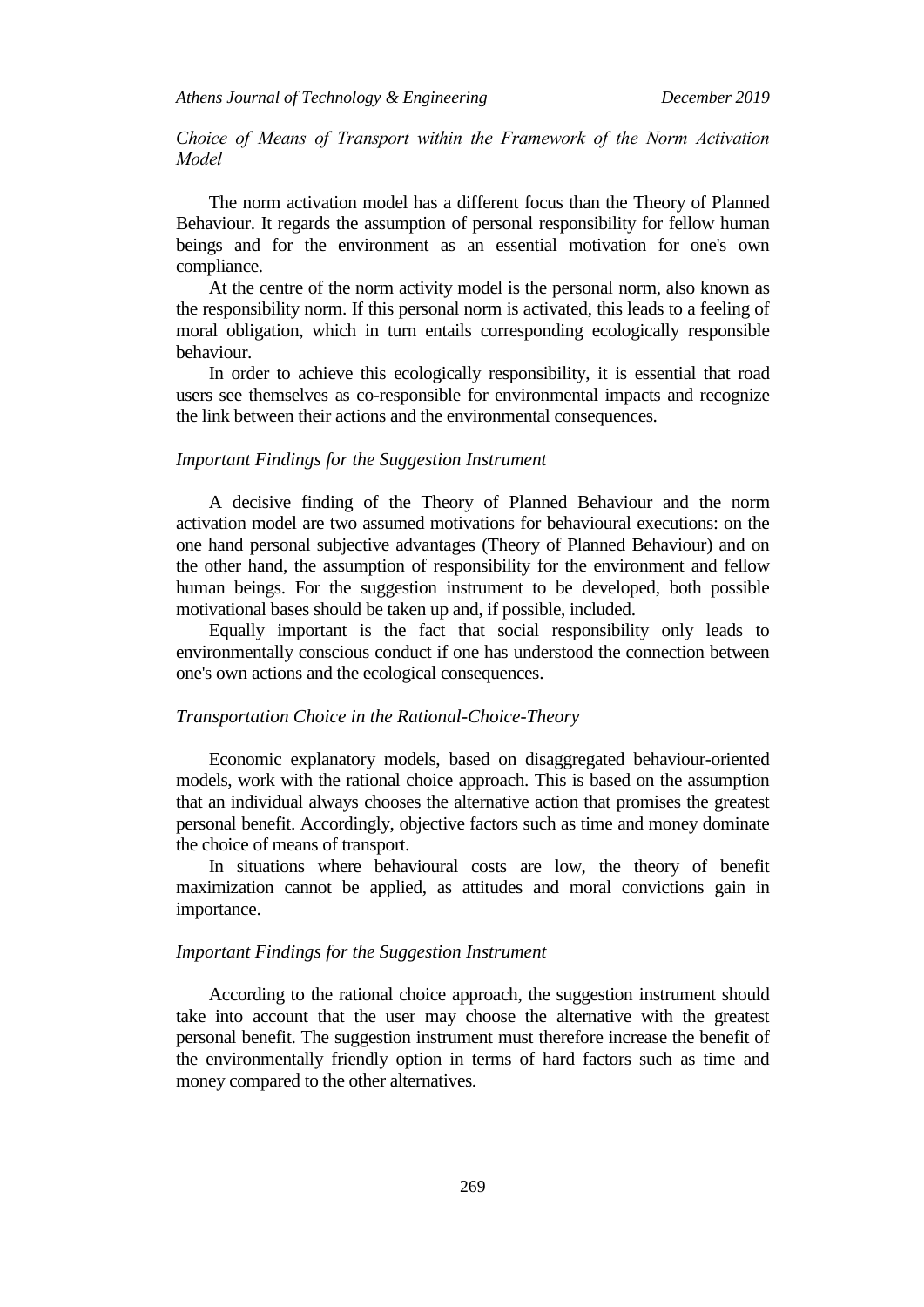*Vol. 6, No. 4 Heckmann et al: Zero Emission Mobility Campus …*

# *Conclusions from the Above Models and Theories and the Gap between Environmental Awareness and Environmental Action*

The fact that the environmental aspect plays only a minor role in the choice of means of transport is one of the key findings of this work. This fact raises the question of how environmentally sound transport choices can be made.

Similarly, a result of the analyses of theories and models is the determination already made above of the factors and decisive properties that are important for the suggestion instrument. All the important findings should be taken into account in the development of the suggestion instrument.

In order to approach the topic of environmentally conscious behaviour and consumption, it will first be explained why environmental awareness does not lead directly to environmentally friendly behaviour, how the ecological aspect can have an effect as a value, especially against the background of changing values, which approaches are known to promote environmentally friendly presence and which role the aspect of environmental compatibility plays in the choice of means of transport.

#### *On the Discrepancy between Consciousness and Action*

It is not always easy for consumers to correctly assess the sustainability properties of products (Schoenheit 2009). Since the decision to use a means of transport is also a consumer behaviour, parallels can be drawn.

"The sustainability properties of products, which in principle range from manufacture to use to disposal, are "not written on the forehead" of the products. As a rule, these are so-called trust properties, which are not really judged by consumers either before or after the purchase, but can essentially only be "believed". Separate and particularly "credible" information offerings are therefore required in order to make the sustainable qualities of products and services visible and recognizable." (Schoenheit 2009).

This raises a crucial question: How can road users be provided with credible information about the sustainability quality of their intended means of transport?

The decision as to which means of transport should be chosen for a necessary change of location is a classic consumer decision. The consumer chooses between different products (the means of transport) the one that seems most optimal for a particular situation. This decision can be explained in more detail using the decision theory. According to this theory, a trader (in this case the road user) would subjectively rationally decide on the best possible course of action by weighing the consequences of action (from the point of view of the trader) (Dierkes et al. 1988). However, it is sometimes not easy to understand based on which influences and within the framework of which psychological processes a road user decides on this or that means of transport. This purchasing decision process (the choice of means of transport) is a complex process. Models can help to describe and explain. Different models try to approach the decision-making process. The next chapter presents all current known models and theories. The same applies to the various influences on the choice of means of transport. First,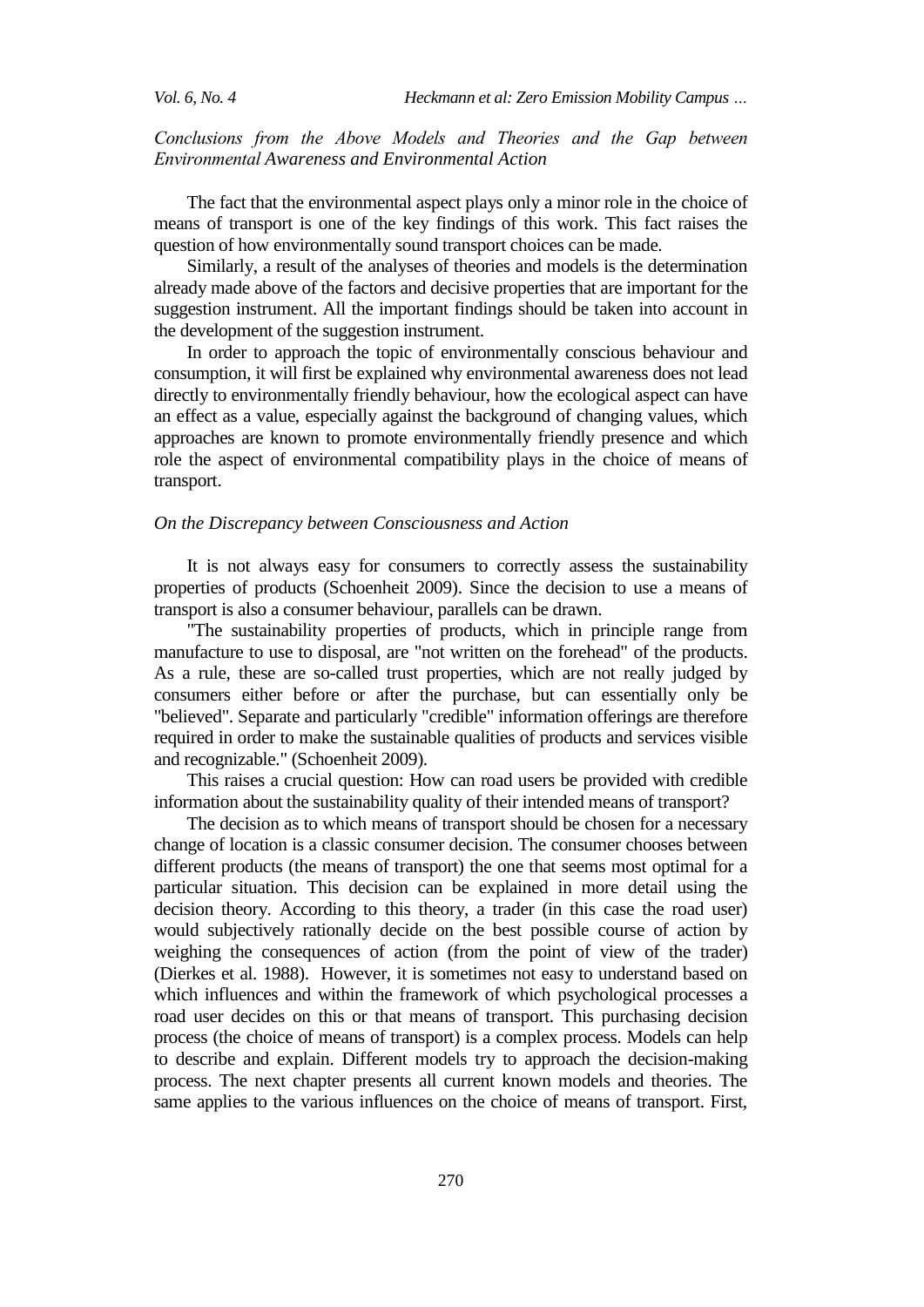however, the connection between environmental awareness and environmentally friendly action will be established in a more specific way and it will be explained how environmental awareness as a value has increased in importance and what this means for a sustainable choice of means of transport.

It remains questionable whether environmental awareness is already important in the area of mobility consumption. This statement should be questioned: "More and more consumers are interested in  $\left[\ldots\right]$  the  $CO_2$  emissions of their cars". (Heidbrink and Schmidt 2009).

This statement clearly contradicts the data of the previous chapters. The specific emissions of passenger cars have hardly decreased in the past 25 years. There is therefore a discrepancy between the statement that consumers are more interested in the  $CO<sub>2</sub>$  emissions of their car and reality. Heidbrink and Schmidt offer an approximation to explain this discrepancy: "A closer look shows, however, that the willingness to consume responsibly is not consistently implemented. Despite buying climate-friendly or fair-trade products, the majority continue to use the car for journeys to work and the plane for long-distance journeys. [...] So there is still a gap between awareness and action." (Heidbrink and Schmidt 2009).

However, this discrepancy does not only seem to exist in the area of mobility, but is also generally valid. Kuckartz and Rheingans-Heintze are of the opinion that the discrepancy between environmental awareness and environmental action depends on the field of action. Thus, you conclude that in the food sector there is still the greatest correlation, whereas in the energy and transport sectors it is much smaller (Kuckartz and Rheingans-Heintze 2006). Prose also describes the fact that although environmental awareness seems to be pronounced in large parts of the population, there does not seem to be a direct connection between people's awareness and behaviour. "The relatively high level of environmental awareness is therefore only inadequately expressed in corresponding energy-relevant (purchasing) decisions and behaviour patterns of the actors". (Prose 1994).

Blake has discovered three barriers that can prevent environmental awareness from leading to environmentally friendly behaviour.

These are individual barriers such as laziness or lack of interest, barriers of responsibility such as lack of efficiency, no need, lack of trust or ownership and barriers of practicality such as lack of time, lack of money, lack of information and the like.

This also partly confirms what has already been mentioned above. Missing information can prevent environmentally friendly behaviour from developing.

However, there are other barriers. These should be tried to overcome when considering how to get people to choose sustainable means of mobility (Blake 1999).

### *Importance in the Context of Transport Mode Choice Suggestion*

The previous findings are important for the development of a suggestion instrument. Sometimes it is possible that the environmental aspect is important for a road user, but it cannot be decisive for the behaviour or the choice of means of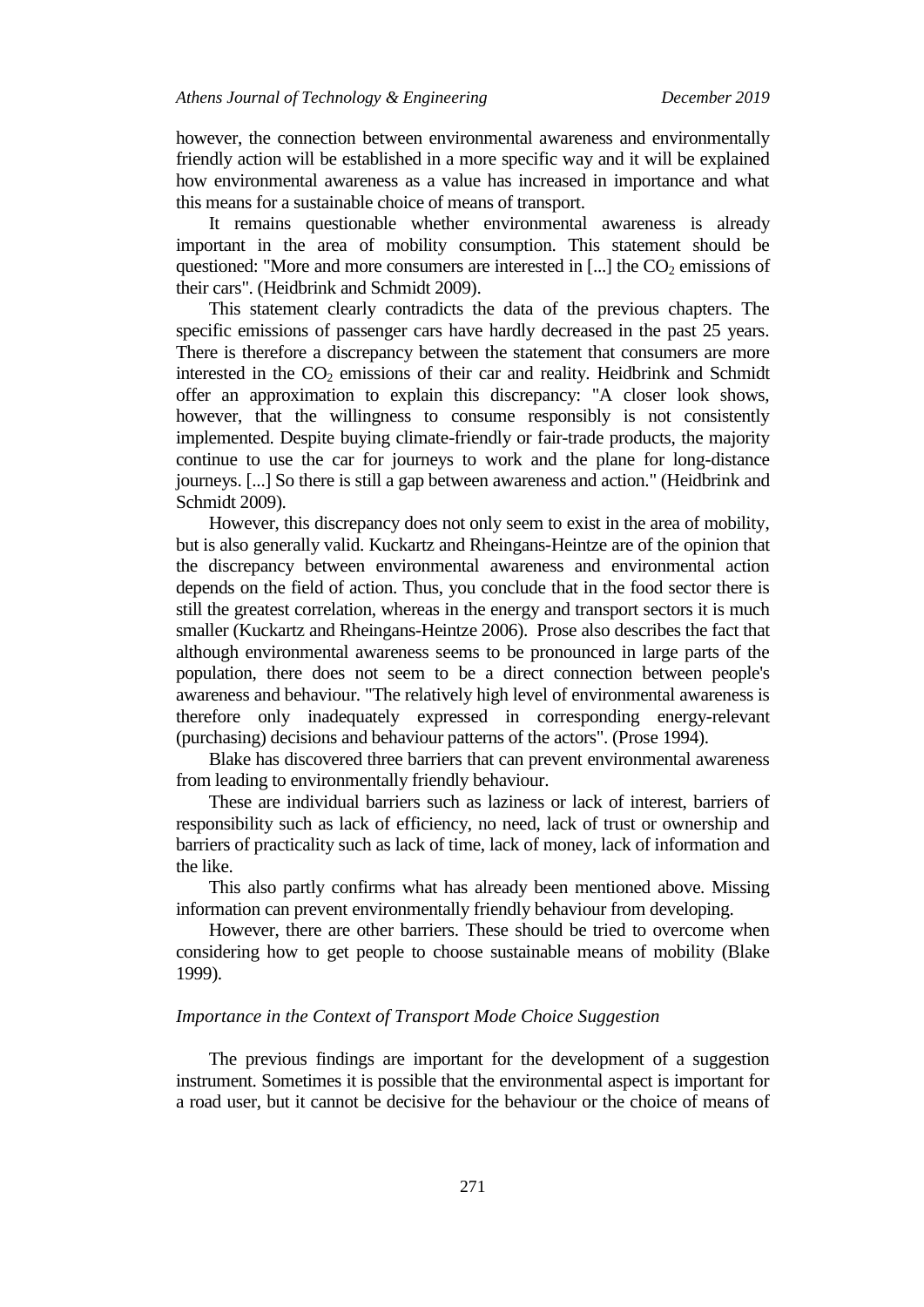transport, as there is a discrepancy between awareness and behaviour. So the challenge is as follows: how can the suggestion instrument resolve the discrepancy?

Prose believes that one way can be marketing for climate protection and describes it as a strategy of behavioural change. "It is about both reducing environmentally harmful conduction (de-marketing) and strengthening relatively more environmentally friendly behaviour alternatives (marketing). Marketing as a strategy for changing habits requires knowledge of its object, i.e. behaviour and its determinants". (Prose 1994).

Furthermore, the suggestion instrument is more or less a marketing tool, which, following Prose, promotes environmentally harmful means of transport in a negative way (de-marketing) and promotes more environmentally friendly means of transport in a positive way (marketing).

The widespread use of smartphones supports and promotes mobile marketing. Apps are promising marketing instruments. "Apps can be used to address customers on a very intimate, emotional level, as users build a very special personal relationship with their device by constantly keeping their smartphones with them (Tosic 2015).

Therefore, a suggestion instrument in the form of a digital app that is used for marketing and de-marketing of means of transport is considered promising. Marketing should support environment-friendly modes of transport and on the other hand, non-friendly modes could be less attractive caused by de-marketing. A change of mobility decisions is expected.

Based on the theory and model analysis, the suggestion instrument should support the following principles:

It starts with the psychological emotive and cognitive processes in the choice of means of transport. It takes into account that suggestion is only possible if several alternative choices are made. In the absence of perception, for example due to fixed routines, a suggestion is not possible that the psychological decisionmaking process is not triggered in the first place. Suggestion takes place optimally at the moment of evaluation and comparison of the alternatives with regard to hard and soft factors.

The suggestion instrument offers personal advantages so that the individual chooses the environmentally friendly option. The suggestion instrument appeals to the sense of responsibility for the environment and fellow human beings. In addition, the suggestion instrument for environmentally friendly options maximizes personal benefit.

# *Based on the Previous Findings: What are Important and Useful Elements of the Suggestion Instrument?*

The suggestion instrument starts with the psychological process of the decision.

It can work with a bonus system that offers personal benefits and at the same time increases the use of environmentally friendly means of transport.

At this point, the possibility of gamification features is in discussion. These features help to realize personal advantages and maximize benefits, as well as to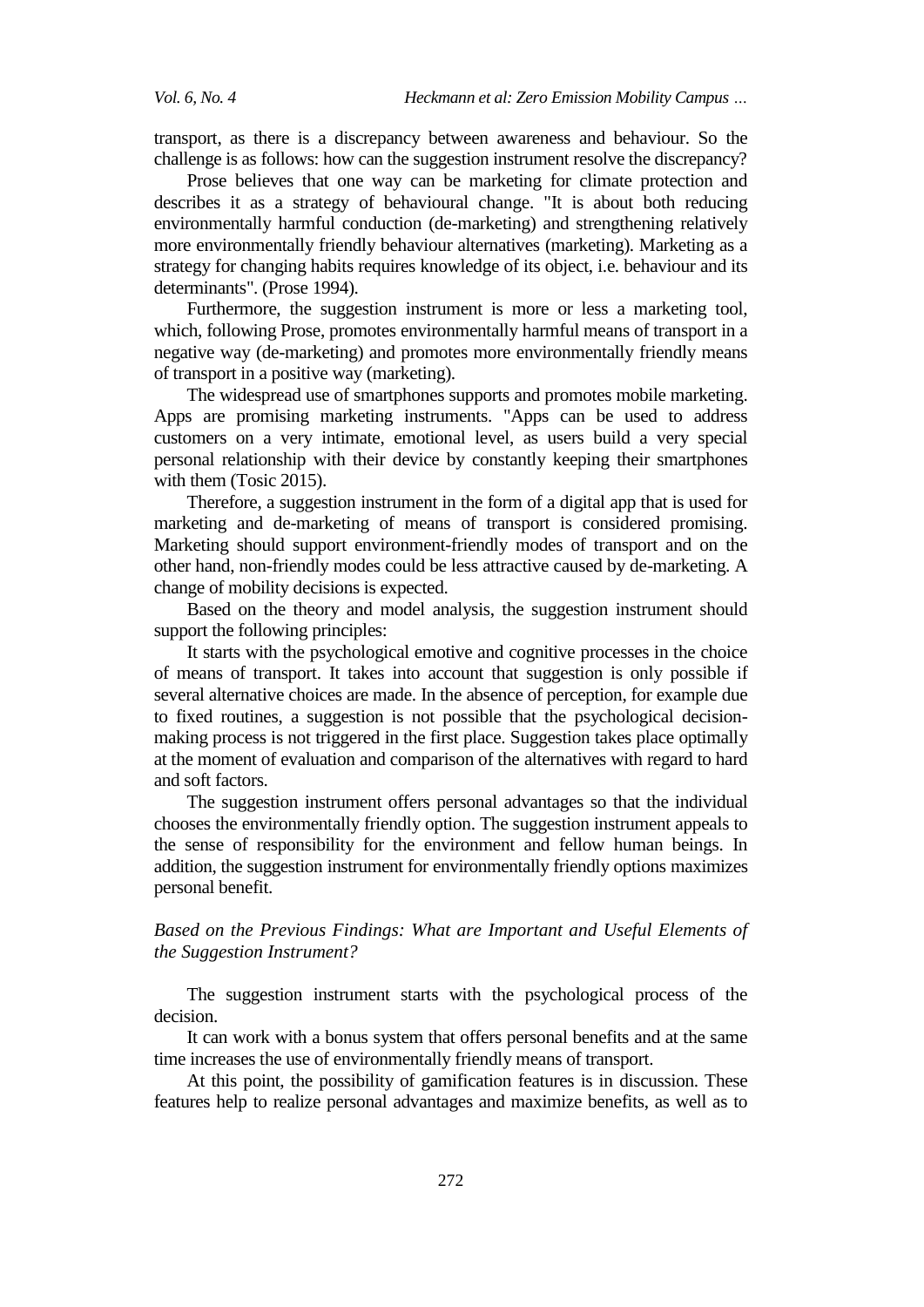# *Athens Journal of Technology & Engineering December 2019*

build responsibility for the environment and fellow human beings. Gamification makes it easy to give users an understanding of the relationship between their own behaviour and environmental impacts. Gamification features can be a further step of influencing choice of mode of transport, assuming that gamification features can increase the use and the impact of a suggestion instrument. Different modes of gamification are possible.

Teresa Engel has investigated whether gamification can lead to an intended change in behaviour in the choice of means of transport (Engel 2017). Based on her work, it can be concluded that this is possible if the appropriate gamification elements are selected. With the help of these elements, based on the motivation theory, gamification can support the suggestion instrument in the achievement of its objectives. The corresponding features are therefore included in the planning and development of the suggestion instrument.

#### **Conclusions**

It is considered possible for a suggestion instrument to bring about a desired and targeted change in behaviour.

For successful suggestion, the instrument an optimally integration for the specific application is needed.

The following parameters are important when designing the suggestion instrument:

- Simple and unobtrusively use of the instrument
- Influence, without the user consciously or disruptively perceiving it
- Influence by means of simple and intuitive picture language
- Transparent and credible information
- Personal benefits occur
- Compensation for potential disadvantages of environmentally friendly means of transport (maximisation of personal benefit)
- Building a personal connection to the instrument and its contents
- Integration with common systems and processes to increase acceptance and utilization
- Concentration on a target group that is susceptible to influence through marketing or de-marketing
- Orientation and design of the suggestion depending on the target group and the environment
- Gamification as the key to motivation
- Building a sense of responsibility for the environment and fellow human beings

This paper covers basic research. This was necessary for the development of the suggestion app. It provides insights into theoretical models and theories that determine the functionality of a suggestion instrument.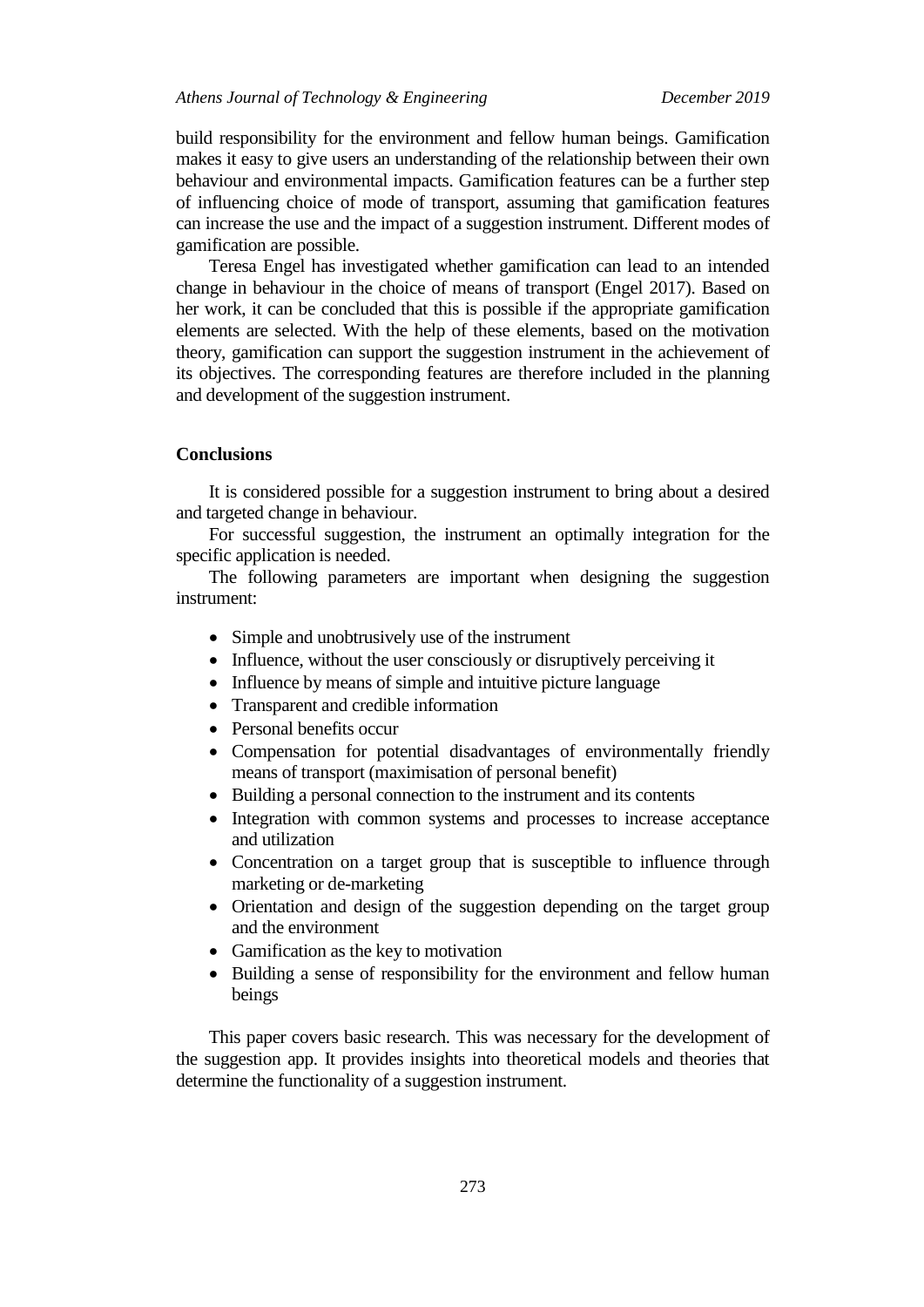This basic research is therefore important in order to develop a corresponding instrument that takes these models and theories and the principles and modes of action derived from them into account.

Building on the knowledge gained and the parameters worked out, the suggestion instrument can be designed in the next step.

The goal of the research, consisting of the existing basic research and the following application research, divided into development and testing of the instrument, is the goal-oriented, voluntary change of behaviour in traffic behaviour, caused by so-called soft policies, implemented as an app.

The proposal for the suggestion instrument is therefore as follows:

An app that uses a comparison of emission data from different means of transport to make information available to users in a pictorial and easily understandable form. With the help of visual language, gamification and credible data, the user builds up a sense of responsibility, gains an understanding of the environmental impact of his own behaviour and receives incentives to adapt his behaviour to the desired objectives.

The development of the app is a central element of the following application research. The basic research in this paper has shown that a suggestion instrument is suitable for changing mobility behaviour.

[Figure 4](#page-15-0) and 5 show the original way of decision making for one mode of transport and the principle for the created instrument to support a sustainable decision making.

<span id="page-15-0"></span>



**Figure 5.** *Created Instruments to Support a Sustainable Decision Making*



With help of the created instrument to support a sustainable decision making, the way of decision making is more complex. The suggestion influences at the stage of psychological decision making. Besides emotive and cognitive factors, the suggestion factors will influence the process. The key influencing factors are the offer of personal benefits, a building of a sense of responsibility, simple and transparent clarification with information and the establishment of a sustainable mobility routine, as it was derived in this paper.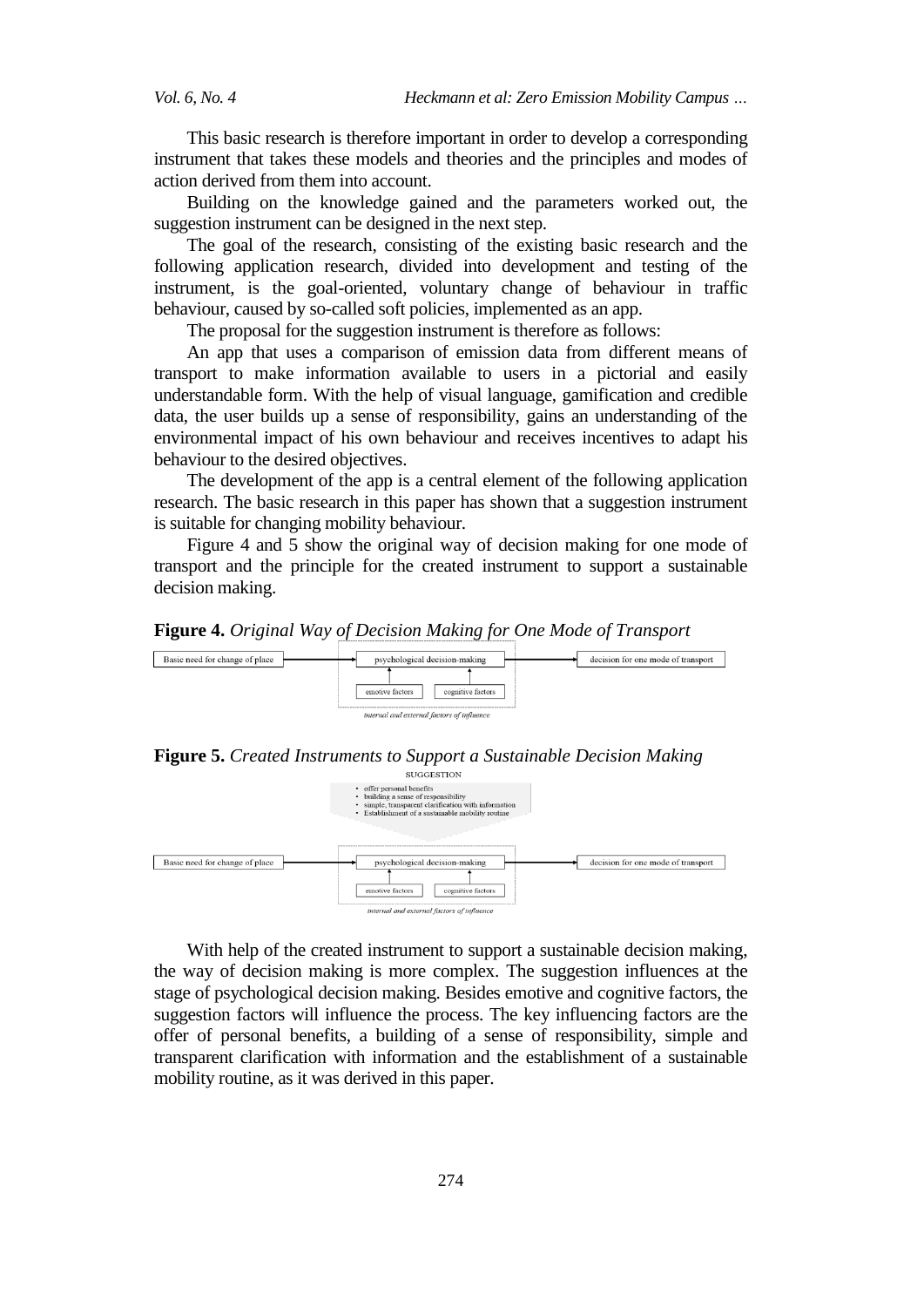The developed model of suggestion will be realized in an app and evaluated in a field study.

#### **References**

- Ajzen I (1991) The Theory of Planned Behaviour. *Organizational Behaviour and Human Decision Processes* 50(2): 179-211. DOI=10.1016/0749-5978(91)90020-T.
- Blake J (1999) Overcoming the "Value–Action Gap" in Environmental Policy: Tensions between National Policy and Local Experience. *Local Environment* 4(3). DOI=10.1080/13549839908725599.
- Busch-Geertsema A (2018) *Mobilität von Studierenden im Übergang ins Berufsleben.*  [Mobility of Students in Transition to Working Life]. Die Änderung mobilitätsrelevanter Einstellungen und der Verkehrsmittelnutzung. DOI=http://dx.doi.org/ 10.1007/978-3-658-18686-9.
- Deutsch V (2013) *Mobil Bleiben in der Fläche: Für einen Integrierten ÖPNV.* [Staying Mobile in Space: For an Integrated Public Transport System]. Köln: Verband Deutscher Verkehrsunternehmen e.V.
- Dierkes M, Fietkau HJ (1988) *Umweltbewußtsein, Umweltverhalten.* [Environmental Awareness, Environmental Behaviour]. Kohlhammer, Stuttgart: Metzler-Poeschel.
- Engel T (2017) Beeinflussung der Verkehrsmittelwahl durch Gamification [Influencing the Choice of Means of Transport through Gamification]. *ATZ Automobiltechnische Zeitschrift*.
- Federal Republic of Germany (1949) *Basic Law for the Federal Republic of Germany.*
- Forschungsinformationszentrum Research Information Centre (2018) *Prognosen zur Verkehrsmittelwahl (Modal Split)* [Forecasts on the Choice of Transport Mode (Modal Split)].
- Fuji S, Gärling T (2003) Development of Script-Based Travel Mode Choice after Forced Change*. Transportation Research Part F Traffic Psychology and Behaviour* 6(2):117-124.
- Fürst E, Oberhofer P (2012) Trends in der Mobilitätseinstellung von Studierenden und Mitarbeitern Deutschsprachiger Hochschulen. [Trends in the Mobility Attitudes of Students and Staff at German-Speaking Universities and Colleges]. In H Proff, J Schönharting, D Schramm, J Ziegler (eds), *Zukünftige Entwicklungen in der Mobilität*, 455-465.
- Groß T (1998) *Mobilitätsverhalten von Jugendlichen*. *Empirische Untersuchung zur Verkehrsmittelwahl und ihrer Determinanten als Beitrag zur an den ÖPNV in Dortmund.* [Mobility Behaviour of Young People. Empirical Study on the Choice of Means of Transport and its Determinants as a Contribution to Public Transport in Dortmund]. Dortmund: Diplomarbeiten Agentur diplom.de.
- Heckmann R, Mentzel B, Gaspers L (2019) *HFTmobil: Untersuchung des Mobilitätsverhaltens von HFT-Angehörigen.* [HFTmobil: Investigation of the Mobility Behaviour of HFT Members]. Stuttgart: Hochschule für Technik Stuttgart.
- Heidbrink L, Schmidt I (2009) Die Neue Veranwortung der Konsumenten. [The New Responsibility of Consumers]. *Aus Politik und Zeitgeschehen*, 27-32.
- Held M (1982) *Verkehrsmittelwahl der Verbraucher*. *Beitrag einer Kognitiven Motivationstheorie zur Erklärung der Nutzung Alternativer Verkehrsmittel*. [Choice of Means of Transport by Consumers. Contribution of a Cognitive Motivation Theory to the Explanation of the Use of Alternative Means of Transport]. Duncker & Humblot; Auflage: 1.